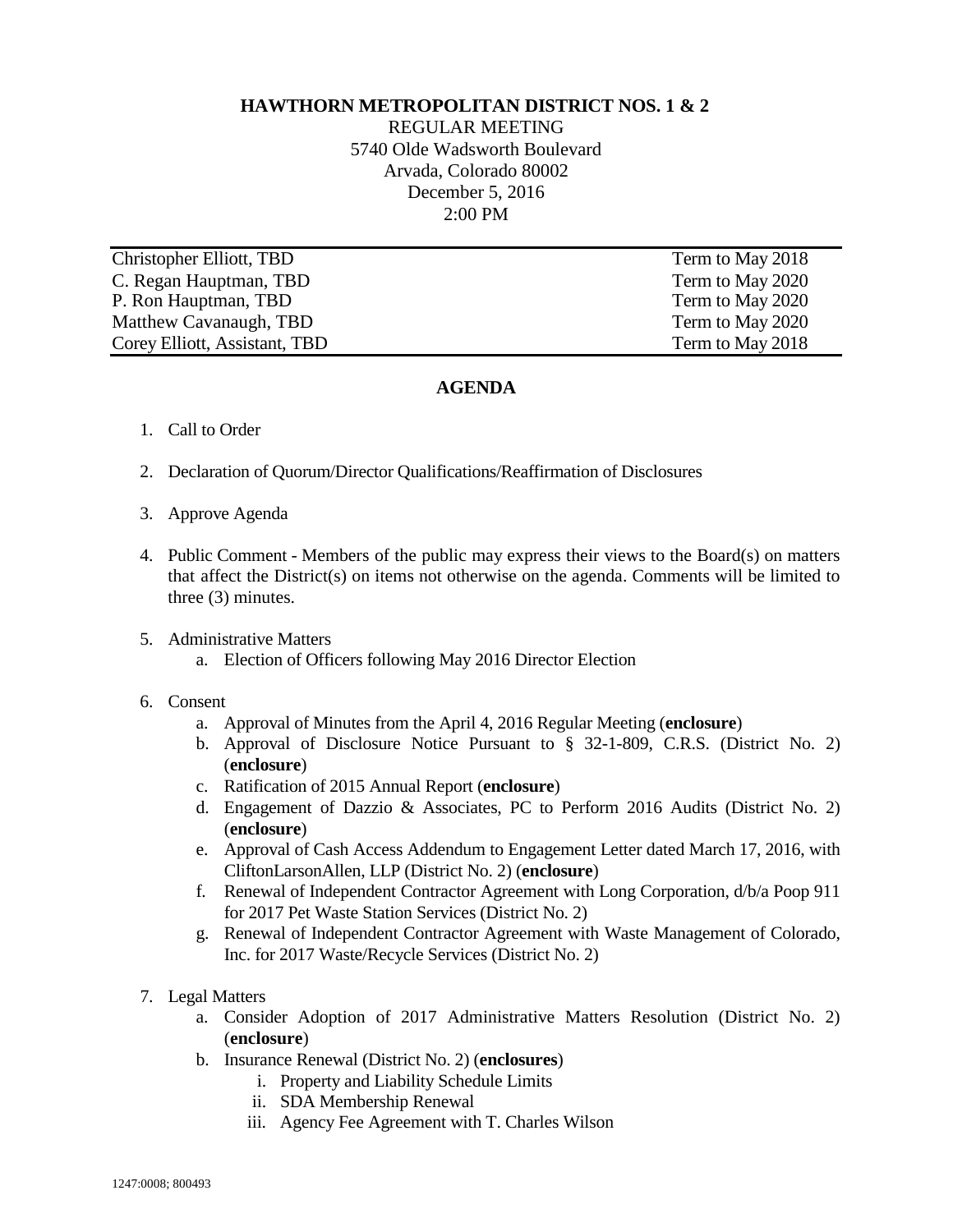- iv. Workers' Compensation Coverage
- v. Excess Liability
- c. Consider Adoption of Resolution Establishing Guidelines for the Processing and Collection of Delinquent Fees and Charges Replacing the District's Prior Policy (District No. 2) (**enclosure**)
- d. Consider Approval of Assignment and Acceptance of Subsurface Groundwater Collection System Maintenance Plan between District No. 1 and District No. 2 (**enclosure**)
- 8. Facilities Management
	- a. Management Update
	- b. Discuss Status of Conveyance of Improvements and Property to District No. 2, approved in February 2016
	- c. Consider Adoption of Resolution Adopting a Park and Open Space Use Policy (District No. 2) (**enclosure**)
	- d. Consider Approval of Fee Increase and Renewal of Independent Contractor Agreement with Stillwater Community Management, LLC for 2017 Management Services (District No. 2) (**enclosure**)
	- e. Consider Approval of First Amendment to Independent Contractor Agreement with Stillwater Community Management, LLC for District Management (District No. 2) (**enclosure**)
	- f. Consider Approval of Independent Contractor Agreement with A Touch of Class Trees Service, Inc. for Tree Trimming and Removal Services (District No. 2) (**enclosure**)
	- g. Consider Approval of Independent Contractor Agreement with Keesen Landscape Management, Inc. for 2016-2017 Snow Removal Services (District No. 2) (**enclosure**)
	- h. Consider Approval of Independent Contractor Agreement with Keesen Landscape Management, Inc. for 2017 Landscaping Services (District No. 2) (**enclosure**)
	- i. Consider Approval of Independent Contractor Agreement with Dave's Landscaping, LLC for Weed Removal (District No. 2) (**enclosure**)
	- j. Consider Agreement and Reimbursement to Remington Homes Co. for Landscaping Services (District No. 2)
	- k. Discuss Establishment of Social Committee (District No. 2)
- 9. Financial Matters
	- a. Financial Report/Claims Payable (**enclosure**)
	- b. Discuss Outstanding Amounts owed to Hawthorn Development, Inc. and Golden Peaks, LLC and Issuance of Subordinate Bond Evidencing Amounts Owed
	- c. Conduct 2016 Budget Amendment Hearings and Consider Adoption of Resolutions to Amend 2016 Budgets (**enclosures**)
	- d. Conduct 2017 Budget Hearing and Consider Adoption of Resolution to Adopt 2017 Budget and Set Mill Levies (District No. 2) (**enclosure**)
- 10. Construction Matters
- 11. Other Business
	- a. Consider Adoption of Resolution Declaring Inactive Special District Status (District No. 1) (**enclosure**)
	- b. Discuss destruction of District Property by Lennar Homes **(Executive Session Pursuant to Section 24-6-402(4)(b), C.R.S. if necessary)** (District No. 2) (**to be distributed**)